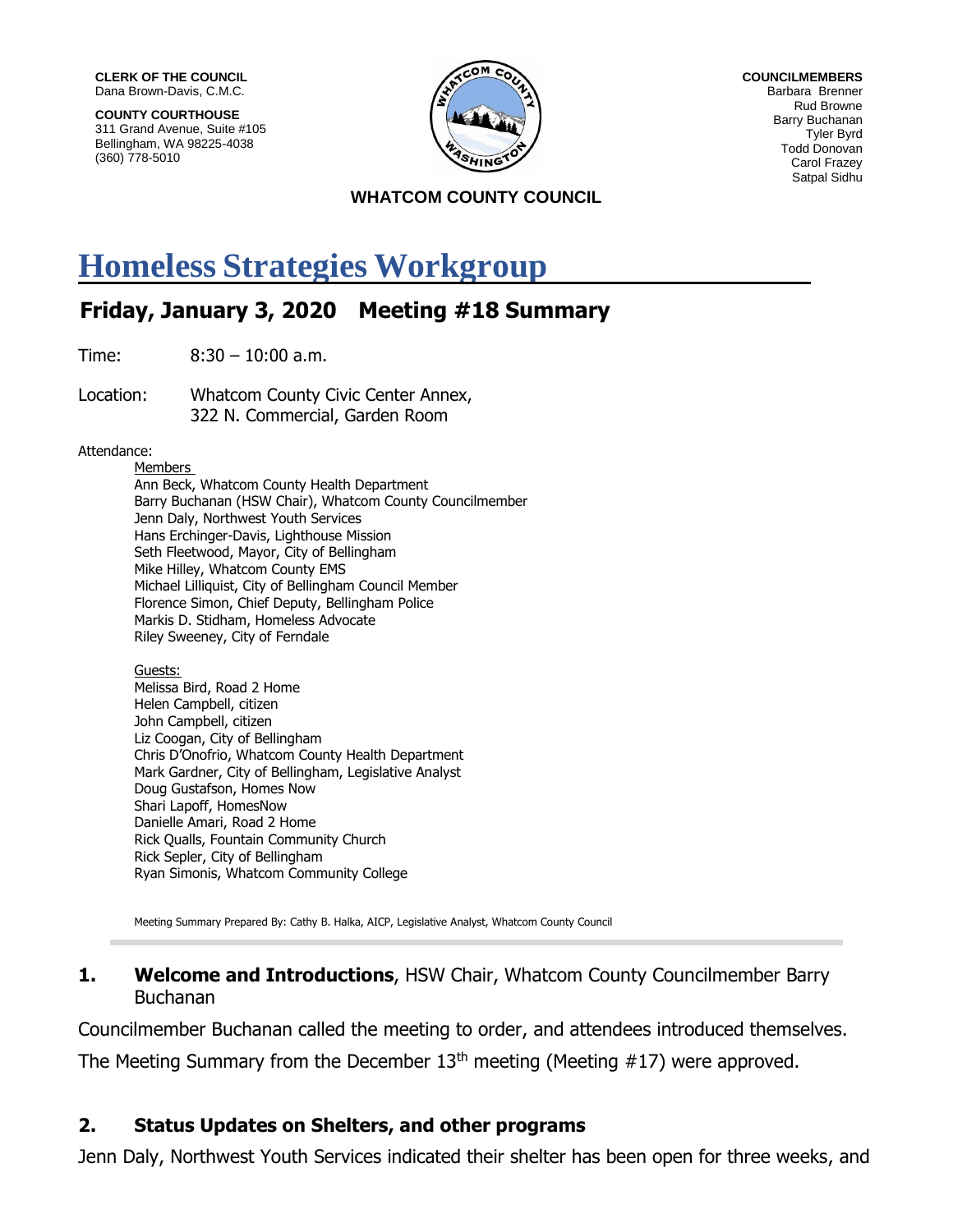they've hosted 40 unduplicated youth since opening.





Ann Beck indicated that between all the providers there are around 225 beds available between Lighthouse Mission, Northwest Service, and Civic Field (winter shelters, not severe weather shelters). The highest capacity reached has been 186, around Christmas night. During the really cold nights in November, the highest was 164, and Fountain Community Church hosted a severe weather shelter during that time (helpful because Civic Field was not open at that time). The County completed 4 trainings, including about 60 people. WTA is running the shelter hotline phone number. The Library is providing information as well. She toured the Civic Field shelter and was impressed by all the hard work.

Councilmember Lilliquist indicated that the data show that people aren't moving from one shelter to another – but rather shelters are serving different populations. Markis Stidham asked what other severe weather shelters are ready to open. Ann Beck indicated Fountain Community Church, Garden Street Methodist, Christ the King, and Seventh Day Adventist (January start, no transportation offered) Markis Stidham asked for the number to be posted in locations where homeless gather including food banks, libraries, and others. The window for check-ins is a small window, and he would like to see the half hour window lengthened.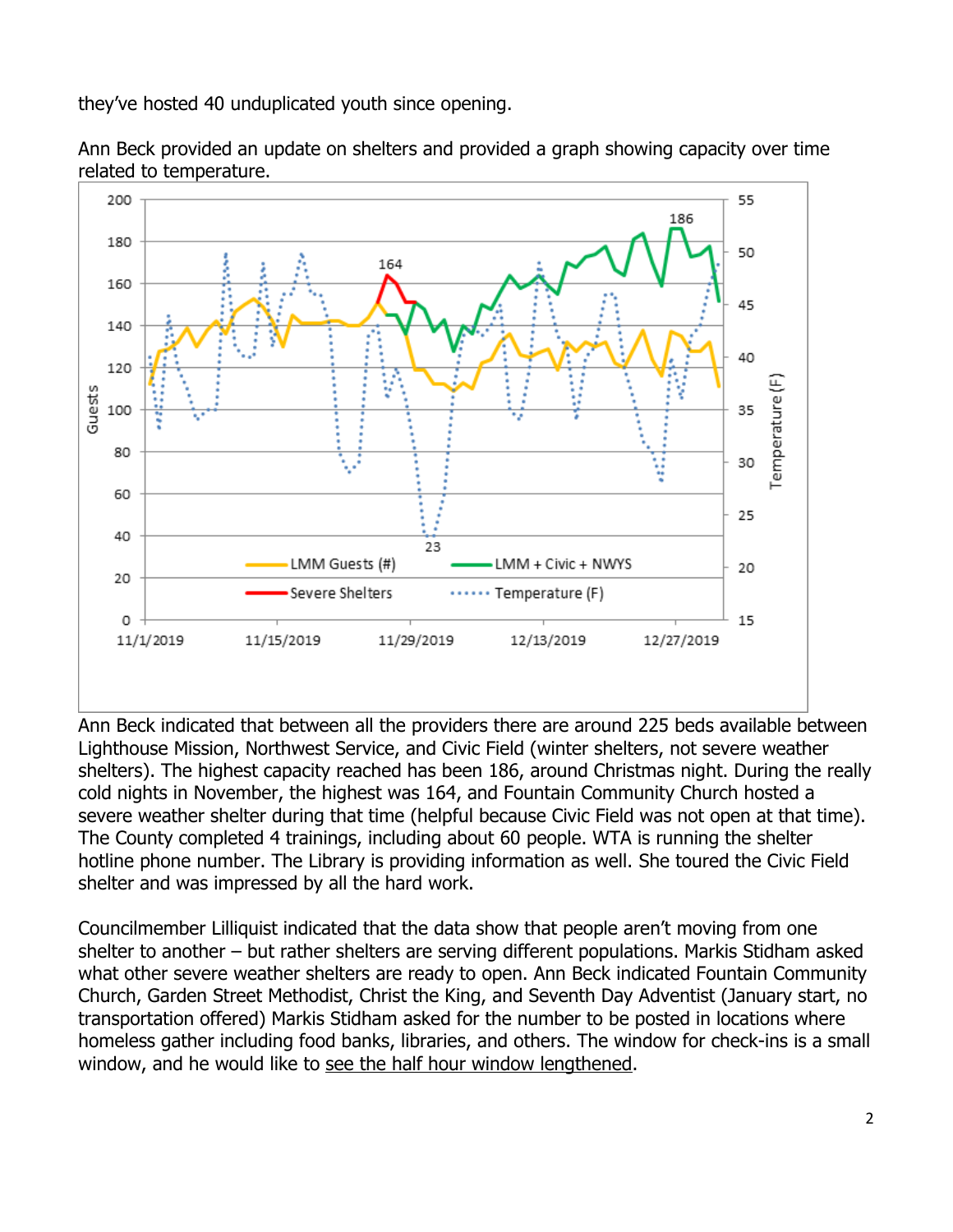### **3. Communications Subcommittee**

Riley Sweeney provided an update on the Communications Subcommittee, which met January 3rd. They are working now on a 1-page universal talking points handout about homelessness in Whatcom County, including terms, accomplishments, and resources. They will bring a draft forward to the HSWgroup at the February 14<sup>th</sup> meeting.

Responding to Councilmember Lilliquists questions about they myths of homeless people, Riley Sweeney referred to the following:

- All homeless people are addicted to drugs and drink all the time.
- People move here for the services
- We are throwing money at a problem and it's not being solved.

Markis Stidham said this is a great opportunity for us to work together and it's the work we should be doing. He further advocated for a dashboard with information, possibly a screen of information outside the mission, at Maritime Heritage Park, or at the library.

Riley Sweeney said the handout would be provided to service providers, first responders, and others so that everyone is talking about homelessness with the same message and understanding of terms.

Councilmember Buchanan asked about how effective we are with distribution of information. Ann Beck indicated that the City of Bellingham and Whatcom County communications staff met to discuss distribution. They sent out information to all the service providers, public schools, university, technical school, and community college, as well as PIOs for all the county area jurisdictions. Ann offered to send out handbills and flyers to all HSW members to print and distribute.

Ann Beck indicated that the Opportunity Council is the coordinated entry point. They are posting the number and operating the hotline. It is the starting point for people looking for service, and information is available there. Councilmember Buchanan asked if it would be helpful to add to the list of places where shelter information is available. Ann Beck asked members to reach out to her with requests to post the information in places they think would be helpful.

## **4. Action Items**

Councilmember Buchanan asked members to review the Action Items on page two of the Agenda.

- Chris Kobdish and Mike Parker will be presenting an update on the Rest Stop at the January  $31<sup>st</sup>$  meeting.
- Basics PNW The County re-appropriated \$20,000 to the 2020 year for the lockers.
- Safe Parking Rick Sepler provided an update that the City created a template for safe parking. They asked partners and partners did not have the resources to provide safe parking. They are working on providing an update to City Council and possibly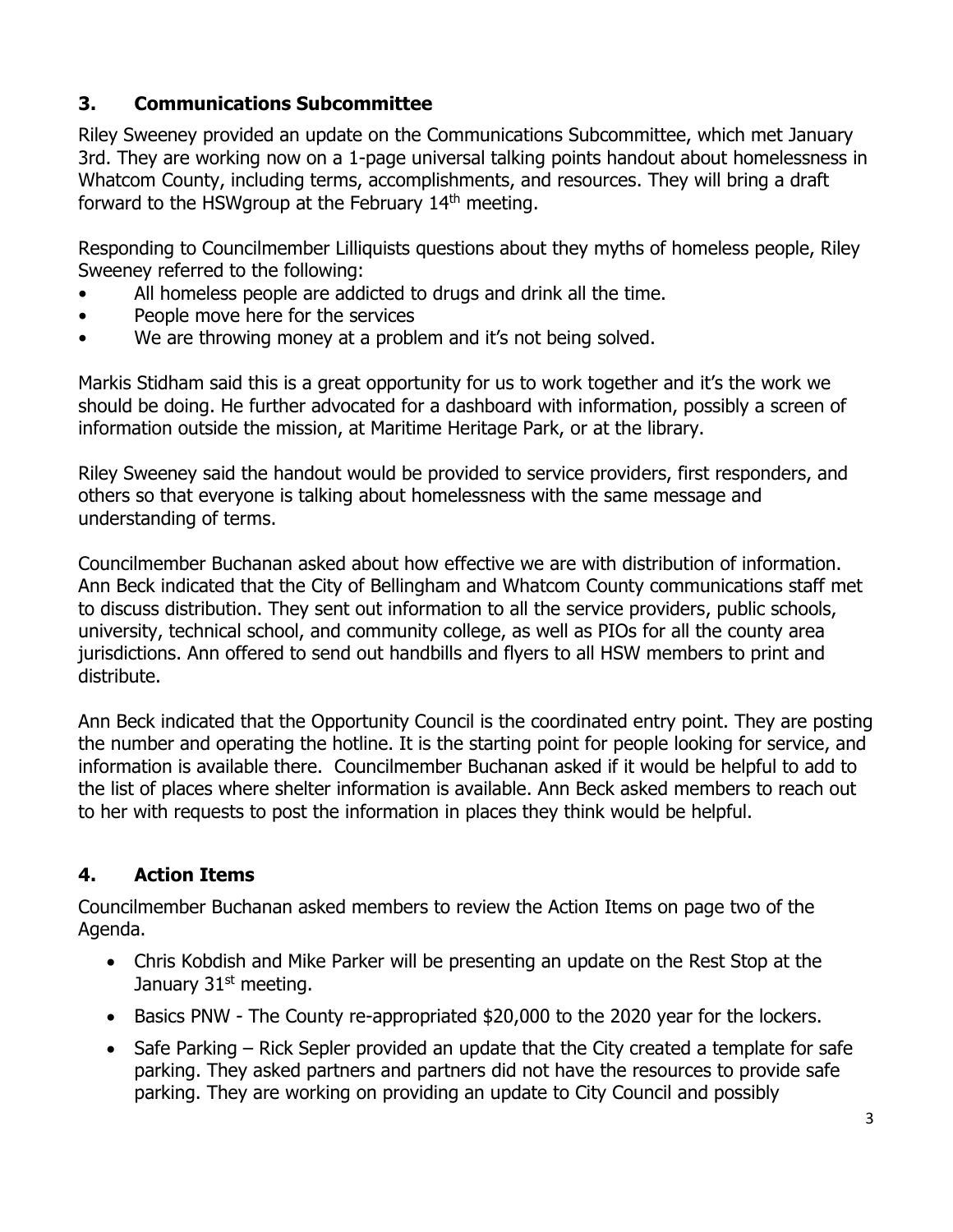suggesting a budget request.

Councilmember Lilliquist added that financial support for staffing will be needed. He further indicated a concern for volunteer burnout.

Markis Stidham asked if the City would staff a safe parking site.

Rick Sepler clarified that the city would look for partners to host and staff it. He said they have some options they would like to present to Council in the next month or so.

Councilmember Buchanan opened the floor to discussion on Action Items for 2020, which included the following suggestions from members:

- Reconsider the temperature threshold, continue to track capacity and temperature. How does capacity and temperature track?
	- o Ann Beck indicated she would discuss options with Anne Deacon
	- o Markis Stidham mentioned wind chill as a science that impacts how temp feels. Things get dangerous between 38 and 28.
	- $\circ$  Councilmember Lilliquist asked if we can raise the temperature if we can find available shelter capacity, and if so how much more is needed?
- Special population small shelter unmet need (e.g. elderly, medically fragile)
	- o Ann Beck to seek update from Rachel at PeaceHealth
	- o Markis Stidham indicated that tiny home shelters are very cost effective
	- o Hans Erchinger-Davis said Lighthouse Mission is seeing older populations needing shelter.
	- o Mike Hilley said that 80 people in GRACE now, with 25% in rural areas. 75% all have complicated chronic medical issues. He offered to bring updates on GRACE participation at the next meeting.
- Identify small city partners to participate on the Homeless Strategies Workgroup as homelessness looks different in the county and requires different tools
	- o Changes to HSW membership would require amendment to Resolution 2019-034
	- o Consider including Lummi and Nooksack tribes (note: Lummi already included via member Nick Lewis)
	- o Riley Sweeney to ask small cities (Lynden, Sumas, and Blaine) for participation and hopes to add at least one representative to the HSW
	- $\circ$  A myth is that homelessness doesn't happen in the small cities in the county.
- Funding resources including public private partnerships
	- $\circ$  Identify ways for more funding and creative funding sources. There are great ideas, but not enough resources for the need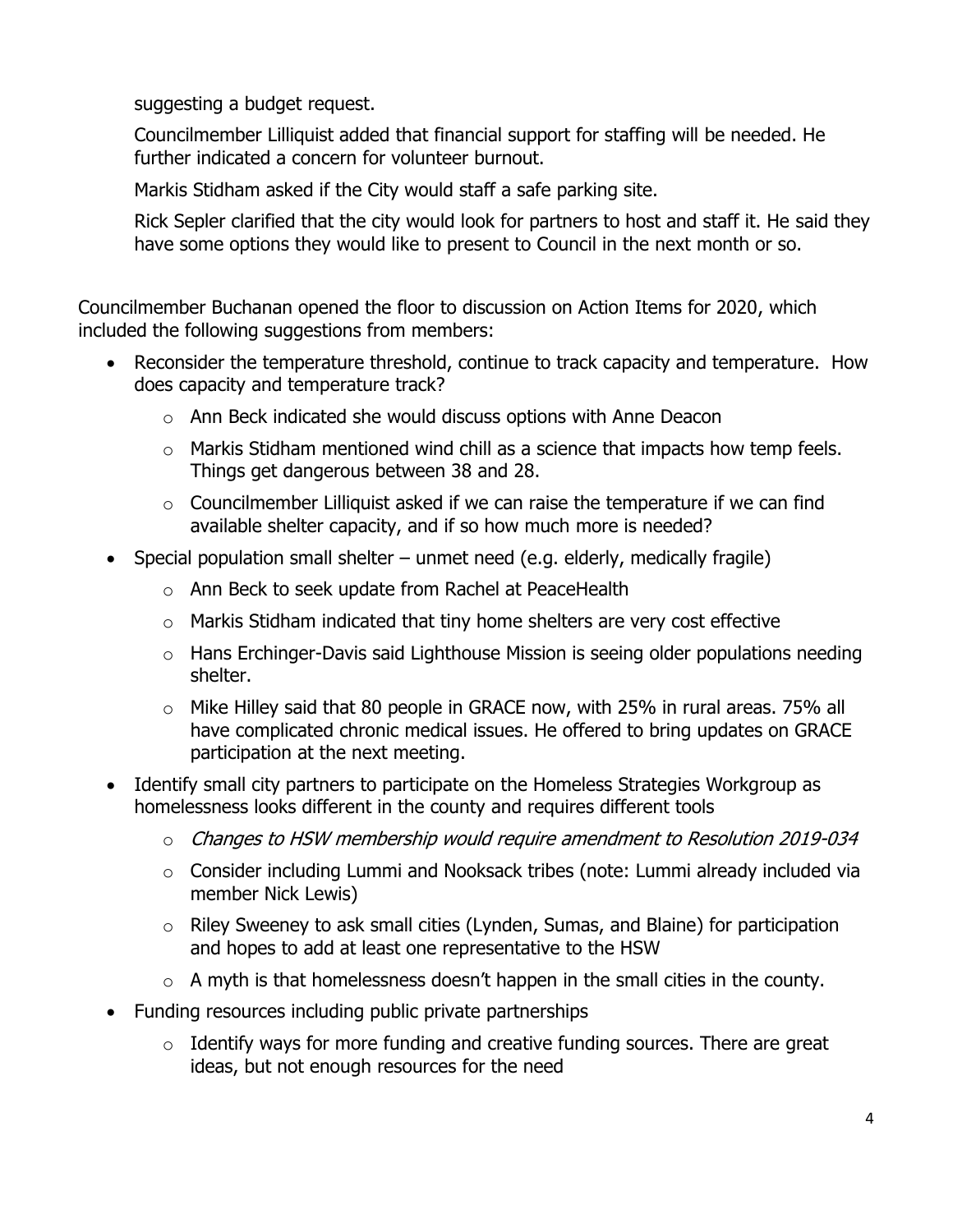- $\circ$  Michael Lilliquist indicated that the governor may be looking to move rainy day reserves for shelter services and homelessness (\$126M). Chris D'Onofrio indicated that the health department hasn't heard specifics about where the funding is going and how much.
- o Mike Hilley indicated the Crisis Stabilization Center will open this summer. It's a great entry point for mental health services. A Snohomish model shows people entering the facility for 3-5 days and getting case management and services. Then being placed in a next step location. Discussions are underway
- $\circ$  1406 rebate is being collected. The Whatcom County Housing Advisory Committee will map out a plan at their February meeting. The funding is around \$694 thousand
- $\circ$  Councilmember Lilliquist would like to see the policy level coordination in a body like the HSW, rather than only going to Council. He would like the discussion to be more public.
- $\circ$  Riley Sweeney noted that Ferndale is looking at putting an affordable housing levy on the ballot in 2020
- Access to shelter options
	- o Markis Stidham would like every person in town to have an option for sheltering
- Asset mapping to identify needs Size of gaps, categorized
	- $\circ$  How much funding allocated by each jurisdiction and where is funding going
		- Councilmember Lilliquist mentioned the funding is \$19M annually as per the Plan to End Homelessness. Chris D'Onofrio indicated that the Opportunity Council tracks people on the housing list and can see who's waiting.
		- **EXTE:** Is it a million-dollar shortfall or more, and in what categories?
		- **EXT** Ann Beck indicated that funding is available for veterans and families with children. There is not specialized funding for elderly. Roommate café at the Opportunity Council allows people to join together to afford an apartment. ALTSA (Aging Long Term Support Administration) through the state is a resource but there are specific criteria to meet.
	- $\circ$  Ann Beck reminded the group that the Plan to End Homelessness has a lot of information on what's being done and the gaps
	- o Councilmember Buchanan volunteered to work with the City and Chris / Ann on identifying gaps.
- Centralized information, availability of information infrastructure
	- o Markis Stidham indicated that HomesNow.org has an outreach dashboard
	- o Screen of info at Maritime Heritage Park or Bus Station
		- **Ann Beck indicated that too specific information can be difficult to manage** in real time and if a person sees a bed at a location and arrives to find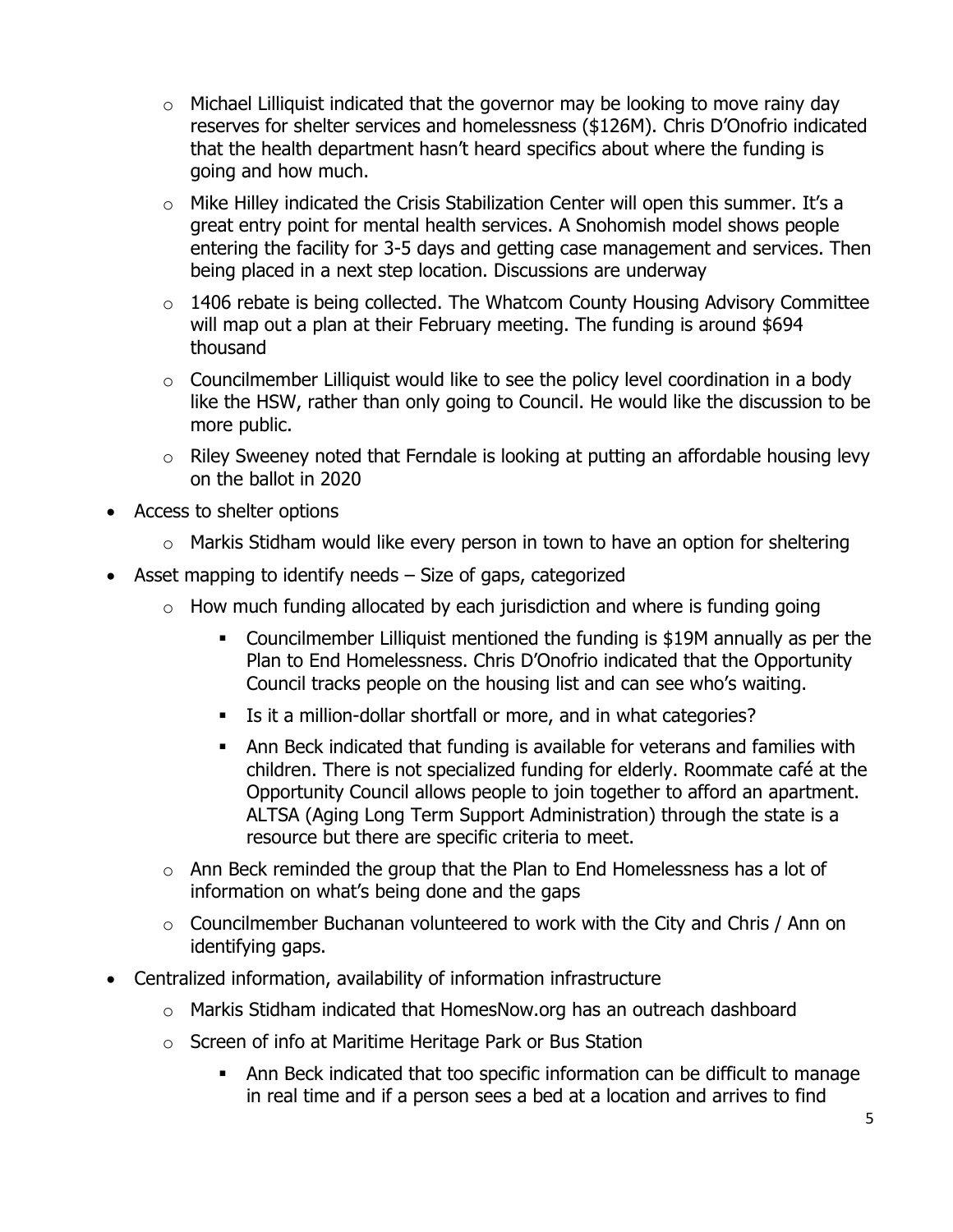there are no beds, it's a big problem.

- Challenge is identifying information and maintaining it.
- Ann Beck indicated that a recorded message could work
- **Offers a way for people to get information about resources without going to** the religious service providers.
- $\circ$  The community worked hard to create one centralized intake process through the Opportunity Council.
- o Data on unduplicated served (tracked by Whatcom County, Opportunity Council, Lighthouse Mission).
- o Rick Sepler indicated that the Opportunity Council reached 2,800 individuals last year and the Mission dealt with 1,800 people.
- o Councilmember Buchanan to look into feasibility of the infrastructure

Homeless Strategies Workgroup – 2020 Action list, discussion board.

terrip - Ann/Anne discuss, continue to track ap/temp rial pop. Small shelter fontaget<br>unnet need (erdenly, mudically fragile) - track, research funding Special pop. Small Small city partners on HSW.<br>: homelessness looks diff in County<br>: include Lummi & Nooksacky Riley to DSK 11 participation (Ind. PPP Funding/Resources CCess to shelter options Bucharon to w to ID needs<br>size of gaps, categorized Mapping to On gaps a lized info - avail of info, infastructure read only  $P^{\text{hOne}}$  to Scheen at MHP or Bus Station leed back how Mar . Data on undup! served wc/OC, LMM

#### **5. Discussion of Next Steps**

Next meetings:

- January 31, 2020, 8:30-10:00 a.m., Garden Room
- February 14, 2020, 8:30-10:00 a.m., Garden Room